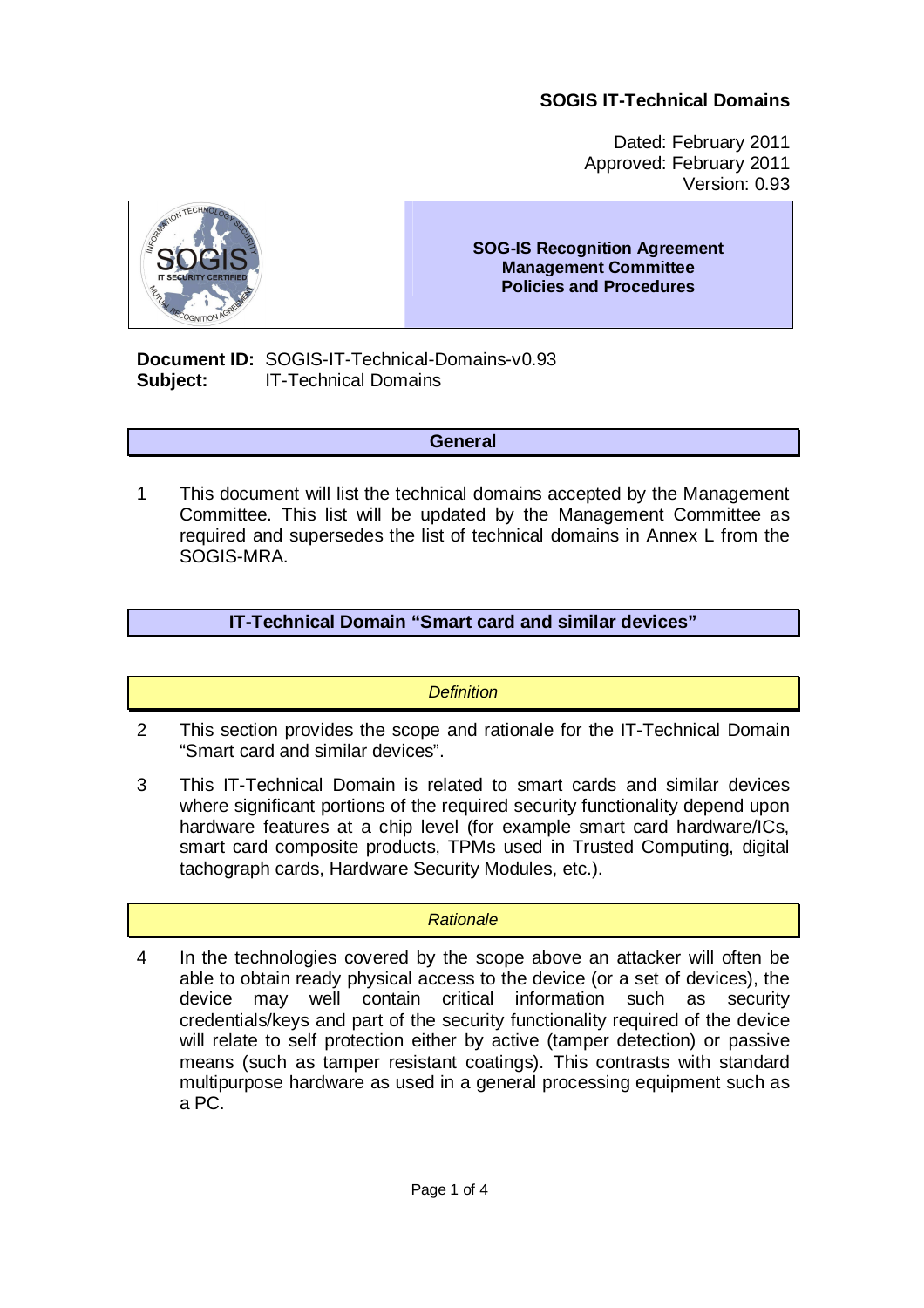Dated: February 2011 Approved: February 2011 Version: 0.93

5 The evaluation approach needs to consider all hardware specific aspects of vulnerability analysis including those that require significant additional equipment and resources. Such devices are frequently composed from elements produced by different developers (for example hardware, smart card operating system, and application) and may involve production across a range of development sites (e.g. IC design, mask production, fabrication, characterisation, etc). These factors must also be consistently taken into account during evaluation and certification.

### *List of approved JIWG supporting documents*

6 The JIWG supporting documents listed in the following table support the evaluation of products related to the IT-Technical Domain "Smart card and similar devices" up to EAL 7. They are continuously monitored and updated by the JIWG.

| <b>Title</b>                                                                        | <b>Type</b> |
|-------------------------------------------------------------------------------------|-------------|
| Application of CC to Integrated Circuits                                            | Mandatory   |
| Application of Attack Potential to Smartcards                                       | Mandatory   |
| Composite product evaluation for Smart Cards and similar devices                    | Mandatory   |
| ETR for composite evaluation template                                               | Guidance    |
| Guidance for Smartcard evaluation                                                   | Guidance    |
| Security Architecture requirements (ADV_ARC) for Smart Cards and<br>similar devices | Mandatory   |
| Security Evaluation and Certification of Digital Tachographs                        | Mandatory   |
| Attack Methods for Smartcards and Similar Devices                                   | Mandatory   |
| Requirements to perform Integrated Circuit Evaluations                              | Mandatory   |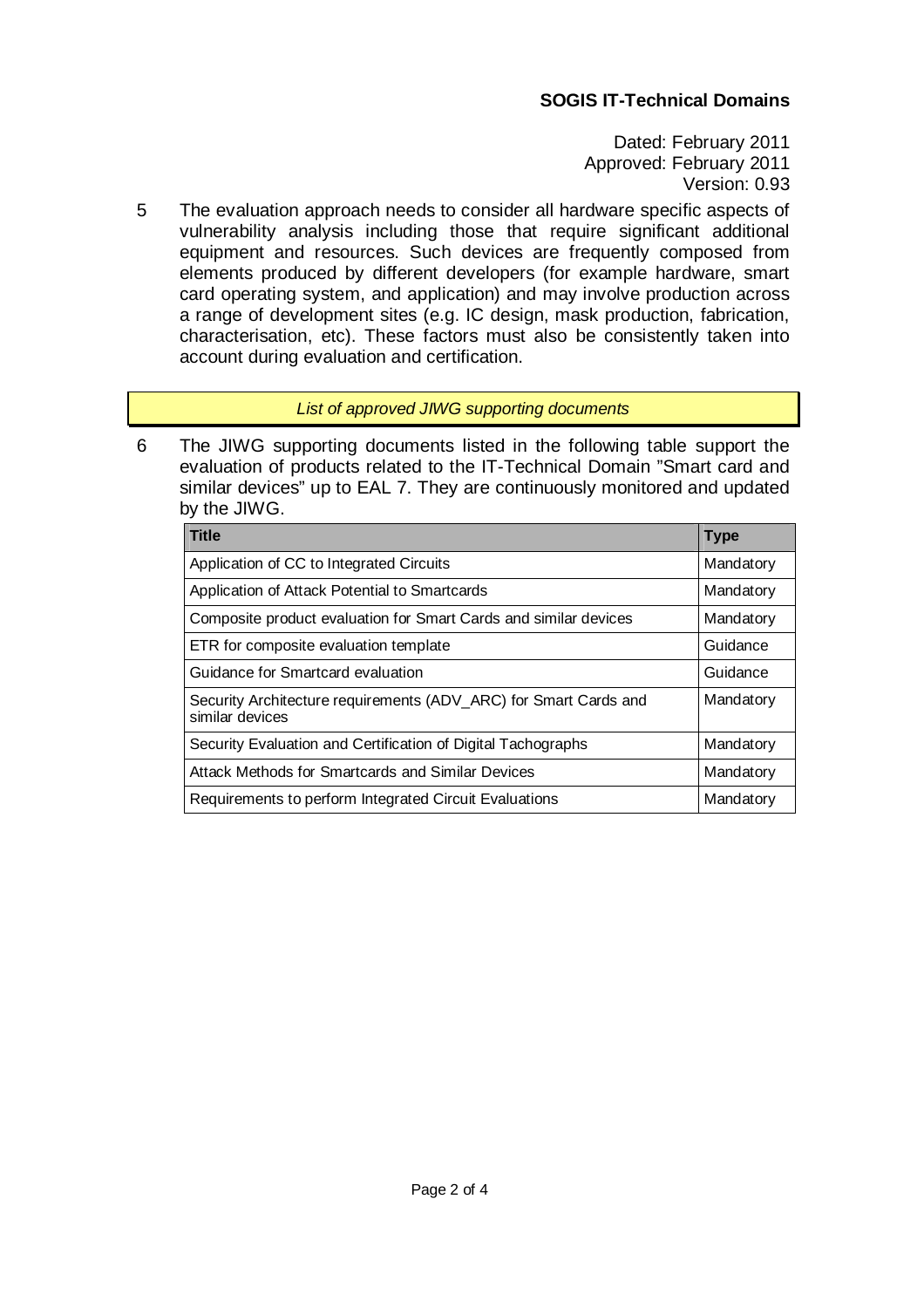Dated: February 2011 Approved: February 2011 Version: 0.93

### **IT-Technical Domain "Hardware Devices with Security Boxes"**

### *Definition*

- 7 This section provides the scope and rationale for the IT-Technical Domain "Hardware Devices with Security Boxes".
- 8 This IT-Technical Domain is related to products produced from a series of discrete parts on one or more printed circuit boards whereby significant proportions of the required security functionality depend upon a hardware physical envelope with counter-measures (a so-called "Security Box") against direct physical attacks (for example payment terminals, tachograph vehicle units, smart meters, taxi meters, access control terminals, Hardware Security Modules, etc.).

#### *Rationale*

- 9 In the technologies covered by the above scope, an attacker will often be able to obtain ready physical access to the device (or a set of devices). The device may well contain critical information such as security credentials/keys, or could be used also for secure entry of credentials/keys and a significant part of the security functionality required of the device will relate to self protection against physical attacks. These self protection counter-measures or the "security box" of such devices is composed of physical protection counter-measures based on hardware and software active mechanisms. Usually these mechanisms involves also passive protections as an inherent part of the provided security functionality e.g. metallic shields or armoured plating, wire meshing, chemical protections like epoxy resin, etc. in conjunction with sensors and electronic anti-tampering mechanisms like secure data erasing, alarm generation or component emergency destruction.
- 10 The evaluation approach needs to consider all software, firmware and hardware specific aspects of vulnerability analysis including those that may require significant additional equipment and resources. Such devices are also frequently composed from discrete parts produced by different developers. These factors must also be consistently taken into account during evaluation and certification.